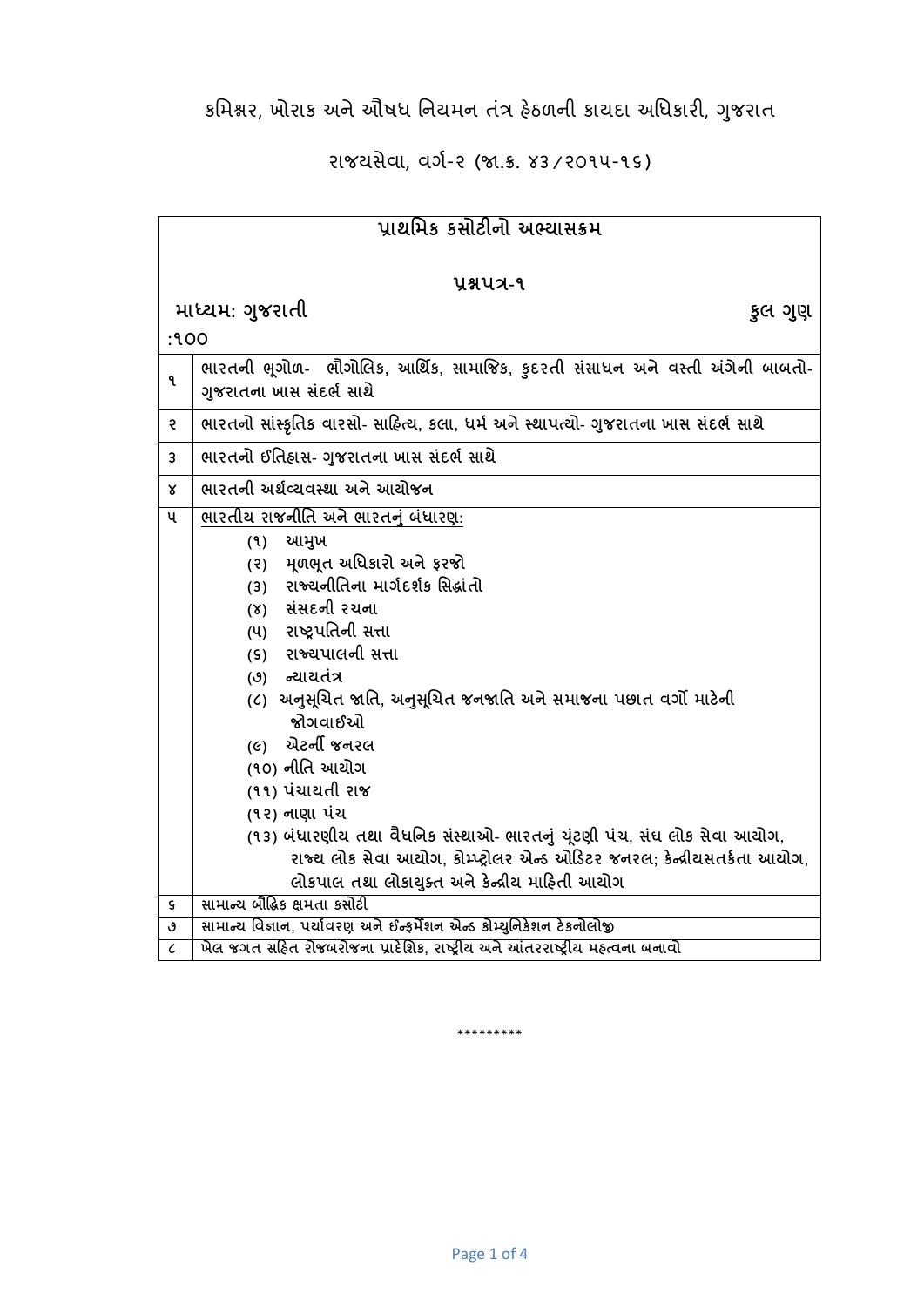| <b>Syllabus of Preliminary Test</b>               |                                                                                                        |  |
|---------------------------------------------------|--------------------------------------------------------------------------------------------------------|--|
| Paper-1<br>Medium: Gujarati<br>Total<br>Marks-100 |                                                                                                        |  |
|                                                   |                                                                                                        |  |
|                                                   | Geography of India-Physical, Economic, Social, Natural Resources<br>and                                |  |
|                                                   | population related topics- with special reference to Gujarat                                           |  |
| $\overline{2}$                                    | Cultural heritage of India-Literature, Art, Religion and Architecture- with special                    |  |
|                                                   | reference to Gujarat                                                                                   |  |
| $\overline{3}$                                    | History of India with special reference to Gujarat                                                     |  |
| $\overline{4}$                                    | <b>Indian Economy and Planning</b>                                                                     |  |
| $\overline{5}$                                    | Indian Polity and the Constitution of India:                                                           |  |
|                                                   | Preamble<br>(1)                                                                                        |  |
|                                                   | (2)<br><b>Fundamental Rights and Fundamental Duties</b><br>(3)<br>Directive Principles of State Policy |  |
|                                                   | <b>Composition of Parliament</b><br>(4)                                                                |  |
|                                                   | Powers of the President of India<br>(5)                                                                |  |
|                                                   | Powers of Governor<br>(6)                                                                              |  |
|                                                   | (7)<br>Judiciary                                                                                       |  |
|                                                   | Provisions for Scheduled Castes, Scheduled Tribes and backward classes<br>(8)                          |  |
|                                                   | of the society                                                                                         |  |
|                                                   | (9)<br><b>Attorney General</b><br>(10) NITIAayog                                                       |  |
|                                                   | (11) Panchayati Raj Institutions                                                                       |  |
|                                                   | $(12)$ Finance Commission                                                                              |  |
|                                                   | (13) Constitutional and Statutory Bodies: Election Commission of India,                                |  |
|                                                   | Union Public Service Commission, State Public Service Commission,                                      |  |
|                                                   | Comptroller and Auditor General; Central Vigilance Commission, Lokpal                                  |  |
|                                                   | and Lokayukta, Central Information Commission                                                          |  |
| 6                                                 | <b>General Mental Ability</b>                                                                          |  |
| 7                                                 | General Science, Environment and Information & Communication Technology                                |  |
| 8                                                 | Daily events of Regional, National and International Importance including Sports                       |  |
|                                                   |                                                                                                        |  |

\*\*\*\*\*\*\*\*\*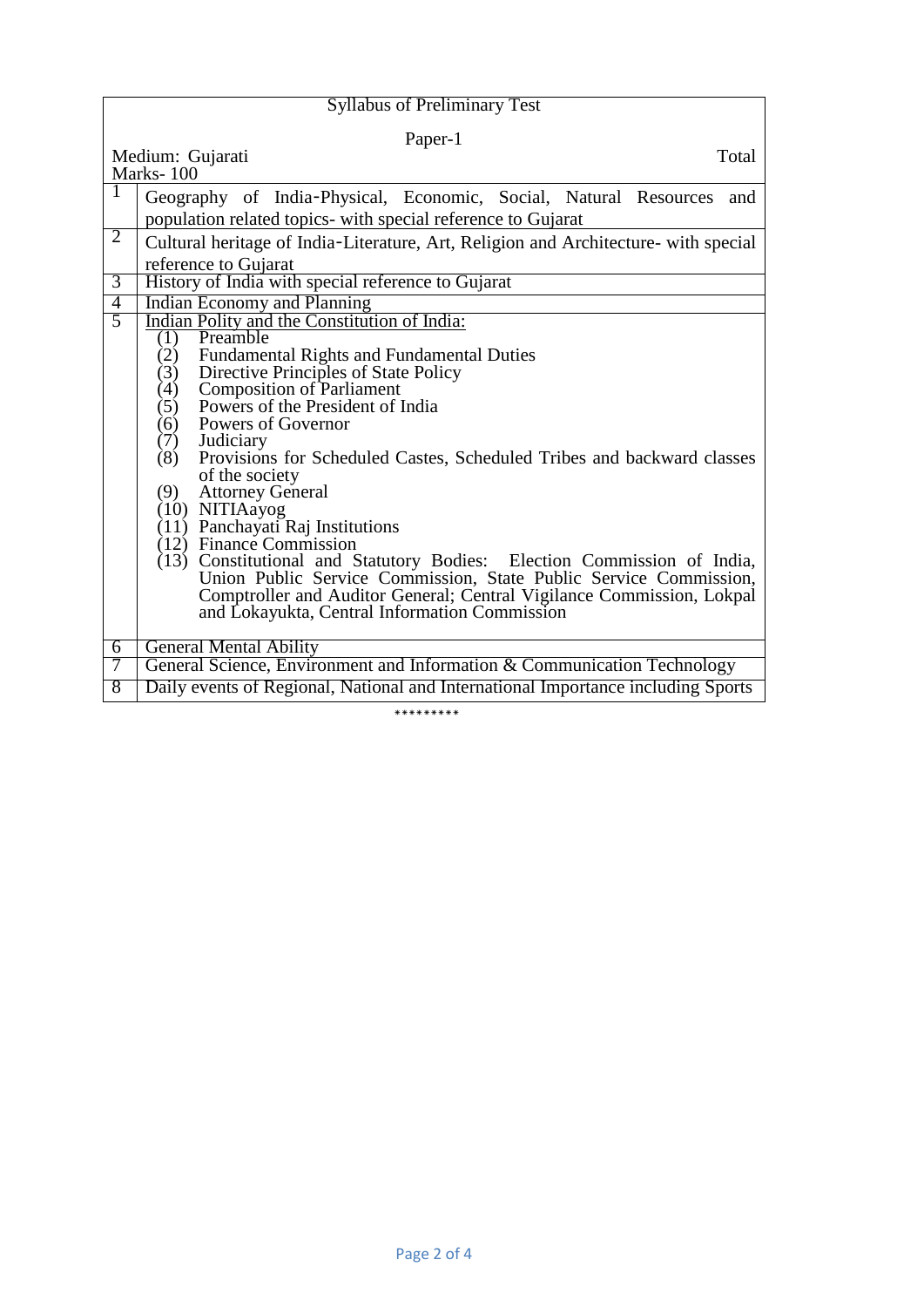# **Syllabus for the Preliminary Test for the Recruitment of Law Officer (Food and Drugs Control Organization), Class II**

**Medium: English**

#### **1. Constitutional Law of India**

Preamble, Fundamental Rights and Duties, Directive Principles of State Policy, Judiciary Executive, Union State Legislative Relations, Emergency Provisions, Amendment of the Constitution, Types of Writ, Writ Jurisdiction.

### **2. Legal Theory**

Nature and Sources of Law, Positivism, Natural Law Theory, Sociological Jurisprudence, Theories of Punishment, Rights and Duties, Nature, Scope and Importance of Administrative Law, Principles of Natural Justice, Administrative Discretion and its control, Judicial Review of Administrative Action—Writ Jurisdiction, Lokpal and Lokayukta. Prepare Appeal/Revision Proposal on given facts.

### **3. Important Acts and Codes**

Criminal Procedure Code, 1973. Indian Evidence Act, 1872. Indian Penal Code. The Code of Civil Procedure, 1908.

4. **Acts related to Food and Drugs Control Organization** The Prevention of Food Adulteration Act, 1954